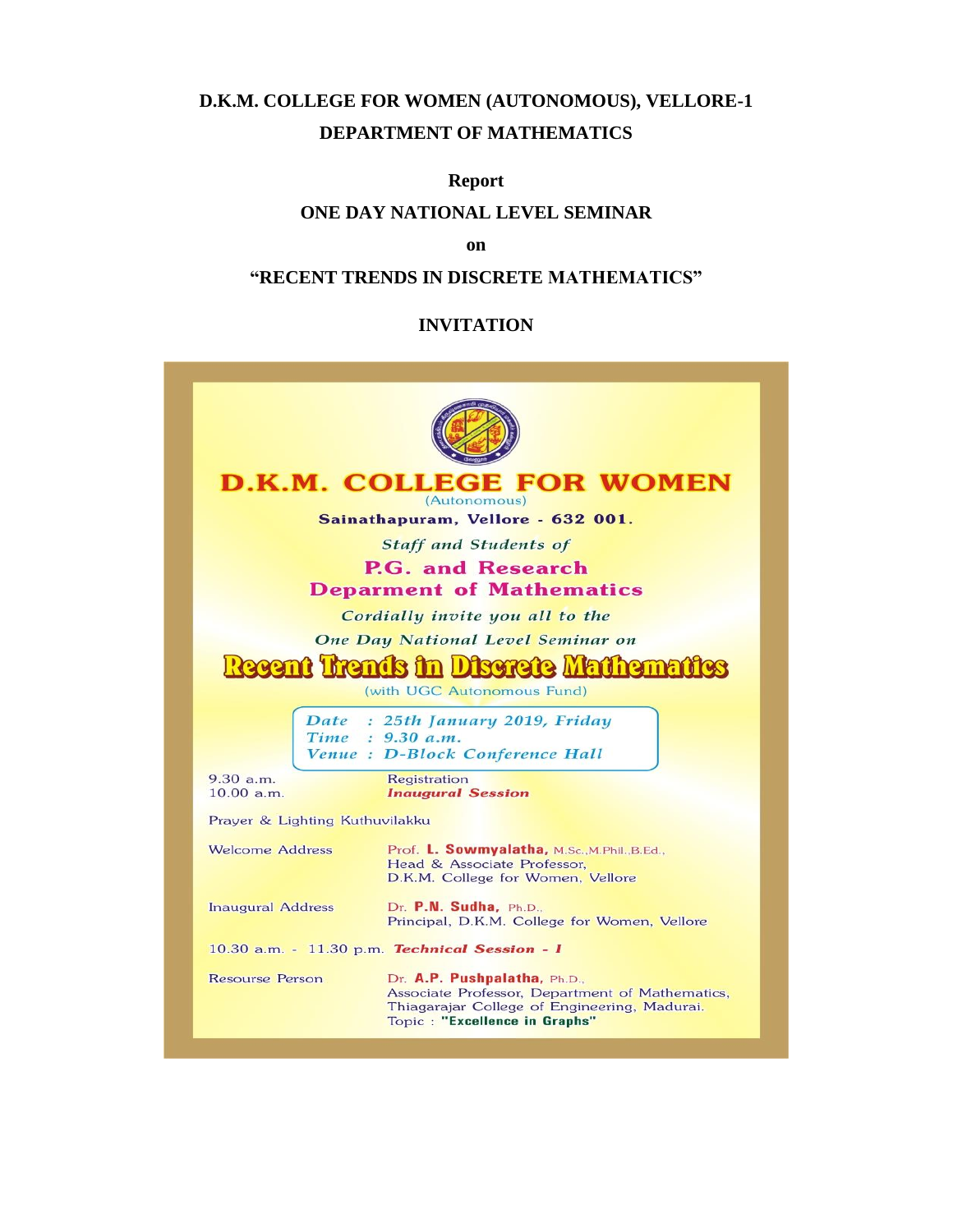| $11.30 - 11.45$ a.m.                                                                  | <b>Tea Break</b>                                                                                                                                                                                                  |  |
|---------------------------------------------------------------------------------------|-------------------------------------------------------------------------------------------------------------------------------------------------------------------------------------------------------------------|--|
|                                                                                       | 11.45 a.m. - 1.00 p.m. Technical Session - II                                                                                                                                                                     |  |
| Resourse Person                                                                       | Dr. G. Jothilakshmi, Ph.D.,<br>Associate Professor, Department of Mathematics,<br>Thiagarajar College of Engineering, Madurai.<br><b>Topic: "Domination in Graphs"</b>                                            |  |
| $1.00 - 2.00$ p.m.                                                                    | Lunch Break                                                                                                                                                                                                       |  |
| $2.00$ p.m. $-3.00$ p.m.                                                              | <b>Technical Session - III</b>                                                                                                                                                                                    |  |
| Resourse Person                                                                       | Dr. M. Siva Parvathi, Ph.D.,<br>Associate Professor, Department of Mathematics,<br>Sri Padmavathi Mahila Visvavidyalayam,<br>Tirupathi<br><b>Topic: "Signed Uni Domination of</b><br><b>Some Standard Graphs"</b> |  |
| $3.00 - 4.00$ p.m.                                                                    | <b>Technical Session - IV</b>                                                                                                                                                                                     |  |
| Resourse Person                                                                       | Dr. Indrani Pramod Kelkar, Ph.D.,<br>Professor, Dean - Students Welfare,<br>Acharya Institute of Technology, Bangalore.<br><b>Topic: "Mathematics for Machine Learning"</b>                                       |  |
| $4.00 - 4.15$ p.m.                                                                    | <b>Tea Break</b>                                                                                                                                                                                                  |  |
| $4.15 - 4.30$ p.m.                                                                    | <b>Valedictory Session</b>                                                                                                                                                                                        |  |
| Feed back by the Participants                                                         |                                                                                                                                                                                                                   |  |
| Vote of Thanks                                                                        | Dr. K. Ameenal Bibi, Ph.D.,<br>Associate Professor of Maths,<br>D.K.M. College for Women, Vellore                                                                                                                 |  |
| National Anthem                                                                       |                                                                                                                                                                                                                   |  |
| <b>Registration Fee: Rs. 150/- per participant</b><br>(Register your name in advance) |                                                                                                                                                                                                                   |  |
| All are Cordially Invited                                                             |                                                                                                                                                                                                                   |  |

 The Department of Mathematics organized one day National level Seminar on the topic **"RECENT TRENDS IN MATHEMATICS"** on 25.01.19. The meeting started with prayer at 9.30 a.m. in a traditional way and the kuthuvilakku was lit by the Chief Guests. Ms. L. Sowmyalatha, Head and Associate Professor of Mathematics welcomed the gathering and introduced the Chief Guest Dr. A.P. Pushpalatha, Ph.D., Dr. G. Jothilakshmi, Ph.D., with her warm and cordial words. Dr. K. Ameenal Bibi, Associate Professor of Mathematics gave the inaugural address to the gathering.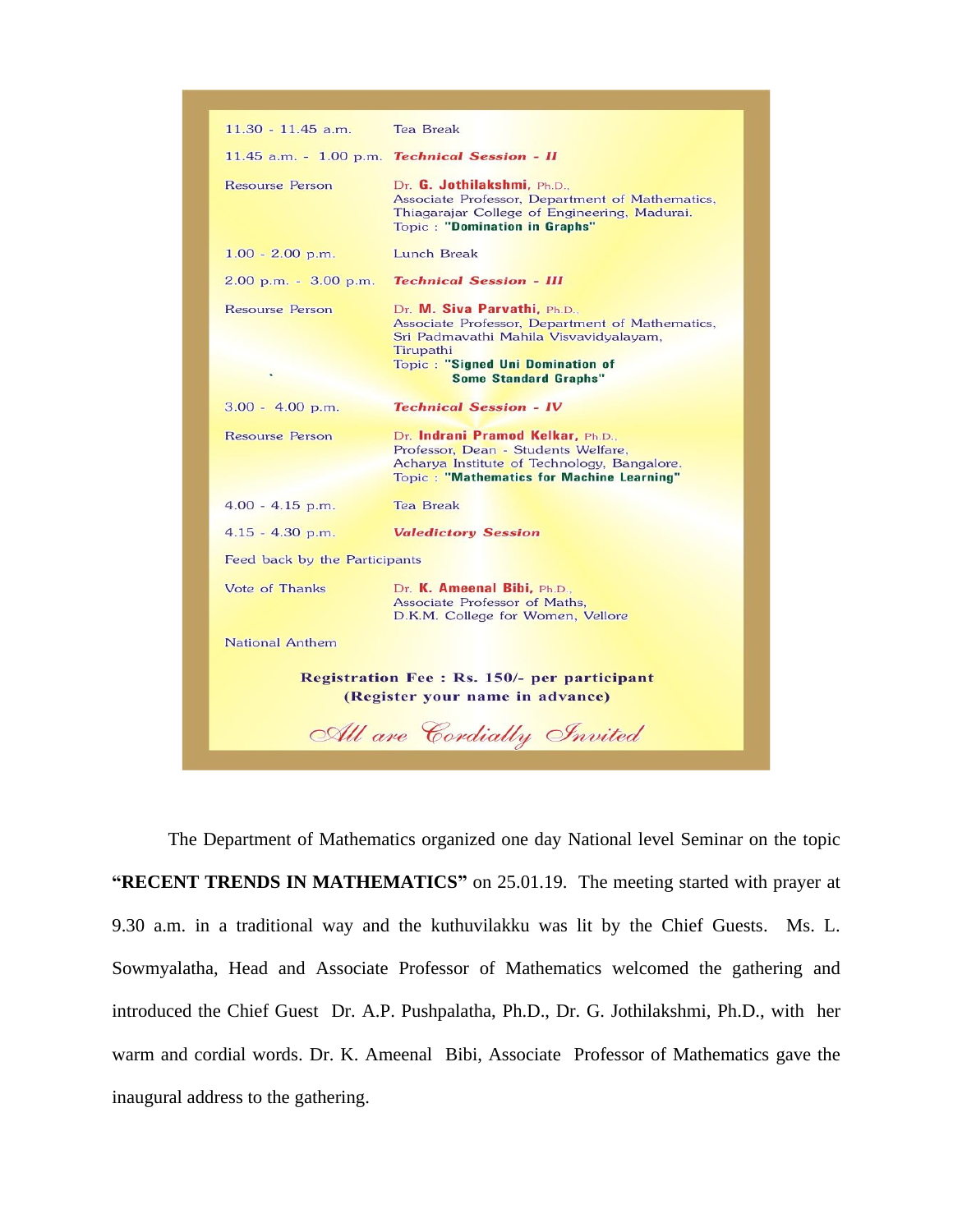The resource person for the first session was Dr. A.P. Pushpalatha, Ph.D.,Associate Professor, Department of Mathematics, Thiagarajar College of Engineering, Madurai and the topic was **"EXCELLENCE IN GRAPHS".** Vital areas in Discrete mathematics particularly in Graph theory were discussed. She explained in detail the various parameters in graphs.



 The Resource person for the second session was Dr. G. Jothilakshmi, Ph.D., Associate Professor, Department of Mathematics, Thiagarajar College of Engineering, Madurai. She spoke about **"DOMINATION IN GRAPHS".** She elaborated the qualities possessed by the graph like excellent graph, very excellent graph and rigid excellent graph.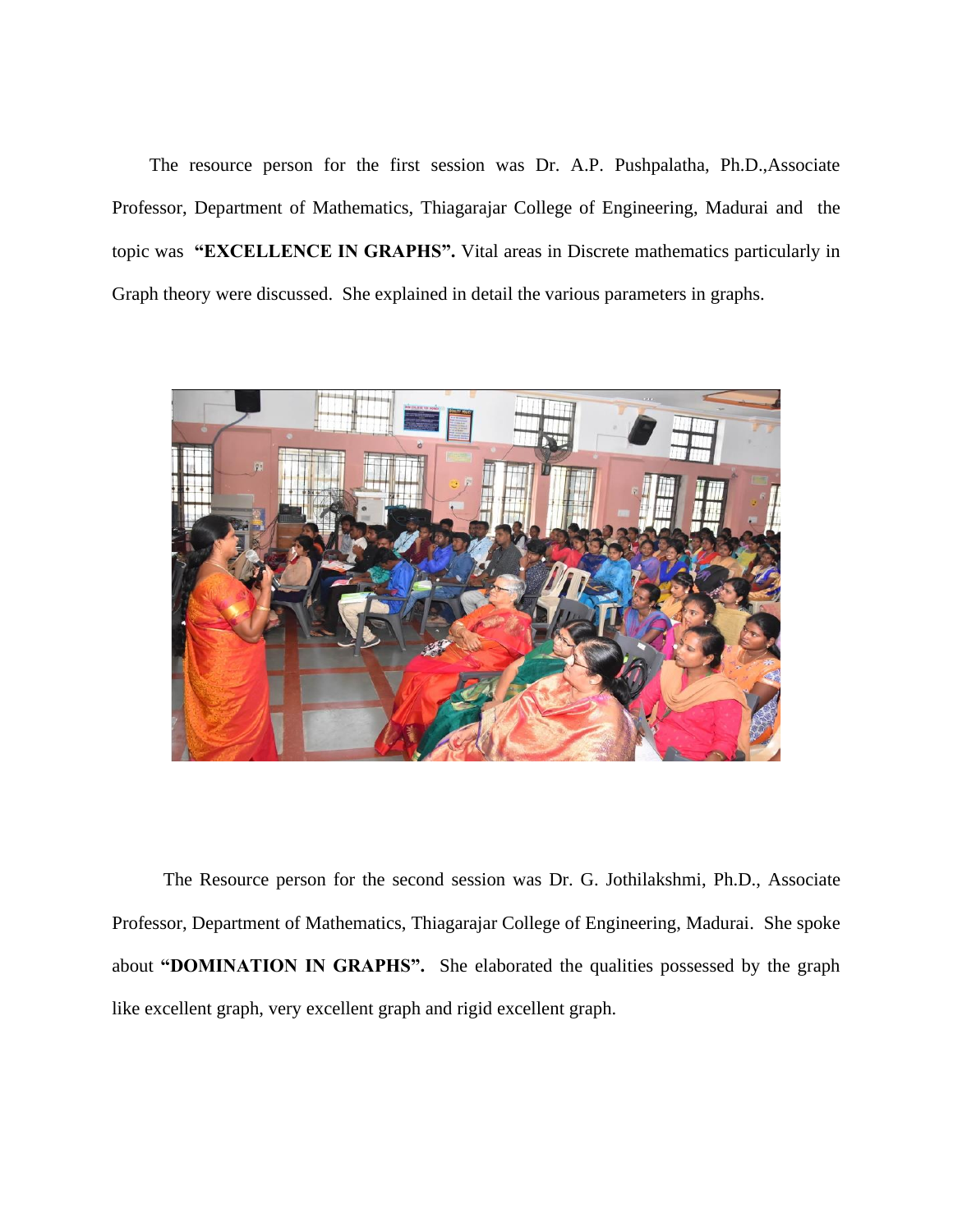

 The Resource person for the third session was Dr. M. Siva Parvathi, Ph.D., Associate Professor, Department of Mathematics, Sri Padmavathi Mahila Visvavidyalam, Tirupathi. She lectured on the topic **"SIGNED UNI DOMINATION OF SOME STANDARD GRAPHS".** She provided a platform for researchers and motivated students for doing research in domination of Graph Theory.